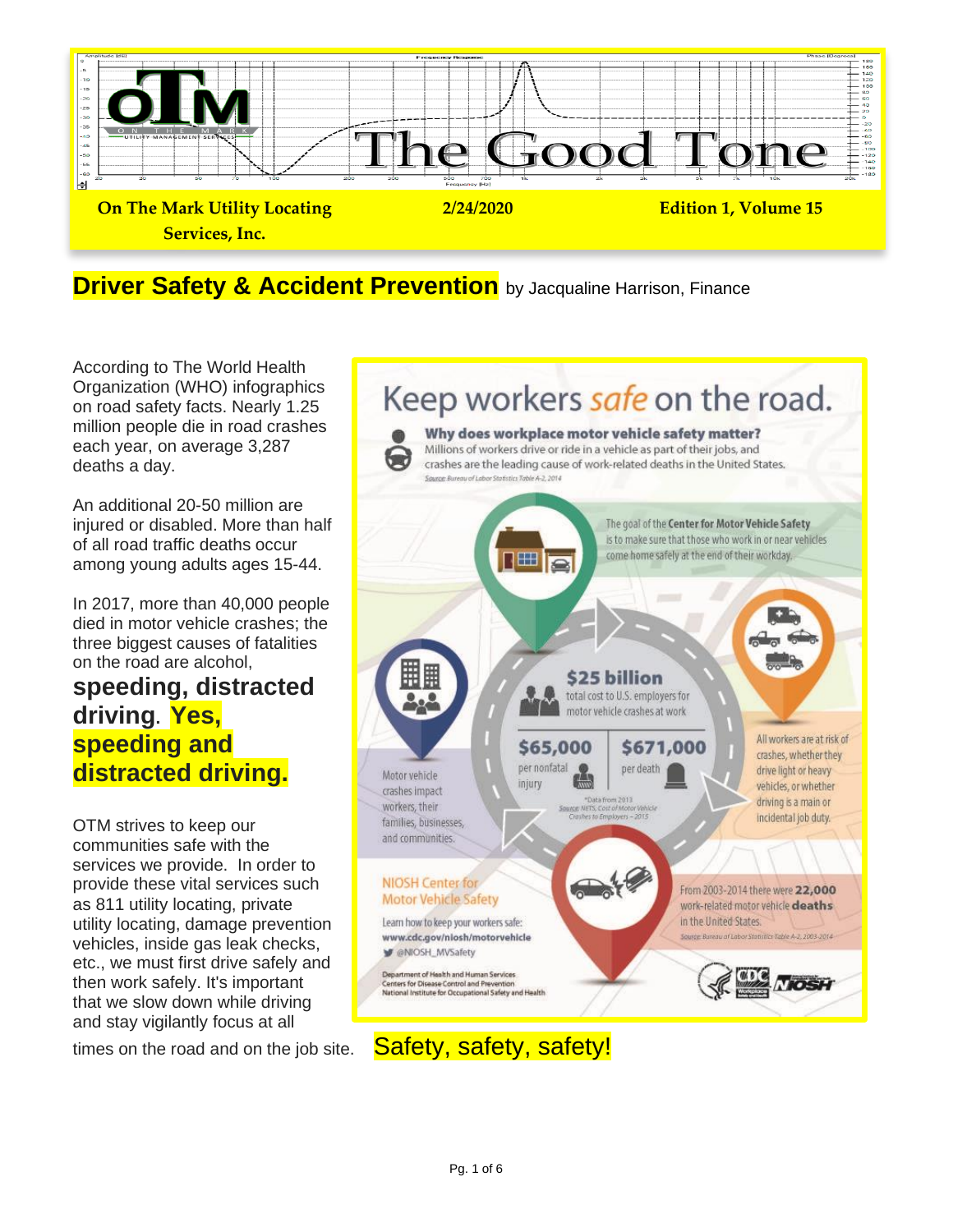# **Dream With Us**

So many people today want to own their own business. So many have dreams of a prosperous future 'doing their own thing' or 'working for themselves'. I remember when I was a young adult and dreamed this same dream. After 26 years at Eastman Kodak Company in many different jobs and roles, I thank God that my dream never died but for a season, a 26-year season, I dreamed the Kodak dream. I knew the dream that George Eastman dreamed of enriching people's lives through pictures and memories. By allowing myself to dream George's dream, I joined millions of others to make that dream a reality. Kodak was an iconic global business whose name became synonymous with taking pictures of precious life moments like when your child was born, when you were married, when your child graduated from high school or college, or when you bought your 1st home.

7 years ago, I met with Wayne at his home in Henrietta and he not only shared with me the OTM business, but he shared the dream of OTM. The dream was that oneday OTM would be a great company providing a broad portfolio of utility management services like private locating, 811 one-call locating, cathodic protection systems, gas leak survey, damage prevention vehicles, and many other services. I saw it in my mind's eye. While this company at the time was just three owners that worked after their RG&E workdays and on weekends, I believed the vision that this would be a great business. Shortly thereafter I joined OTM and started dreaming.

In the bible book of James 2:17 it says, ' So also faith by itself, if it does not have works, is dead'. The meaning of this as applied to dreaming is that dreaming by itself isn't enough. One must work in accordance to their dream. And over time and in time, with God's grace that dream may become a reality. Over the past 7 years, I have also learned that just as I was willing to dream with Wayne, Sam, and Gary, we still need others to join us, to dream with us, and to work in accordance to this dream.

I remember when we hired our 1st employee, Adam Banks, to work on our Monroe County Water Authority's fire hydrant inspection program. Shortly thereafter, we hired Lisa O'Neal to be a dispatcher for the Damage Prevention Vehicle (DPV) Avangrid program. Over the years, we have added other dreamers including, we pray, you!

By dreaming with us, do you give up on your own dream(s). No, not at all. You may do as I did and simply defer it while you learn, grow, and develop yourself. So, dream with us. Together we can make our vision – to become a global leader in the utility management services - a reality. We can have lots of fun and a great time doing it!

If you really want to dream with us a little more, just check out the [Vision article in The](https://12e01c37-f936-62ee-c3b5-d01ce01e03b3.filesusr.com/ugd/4db0aa_9d4174adf28649ad9375ca22b2a0eada.pdf)  [Good Tone newsletter, vol. 9](https://12e01c37-f936-62ee-c3b5-d01ce01e03b3.filesusr.com/ugd/4db0aa_9d4174adf28649ad9375ca22b2a0eada.pdf)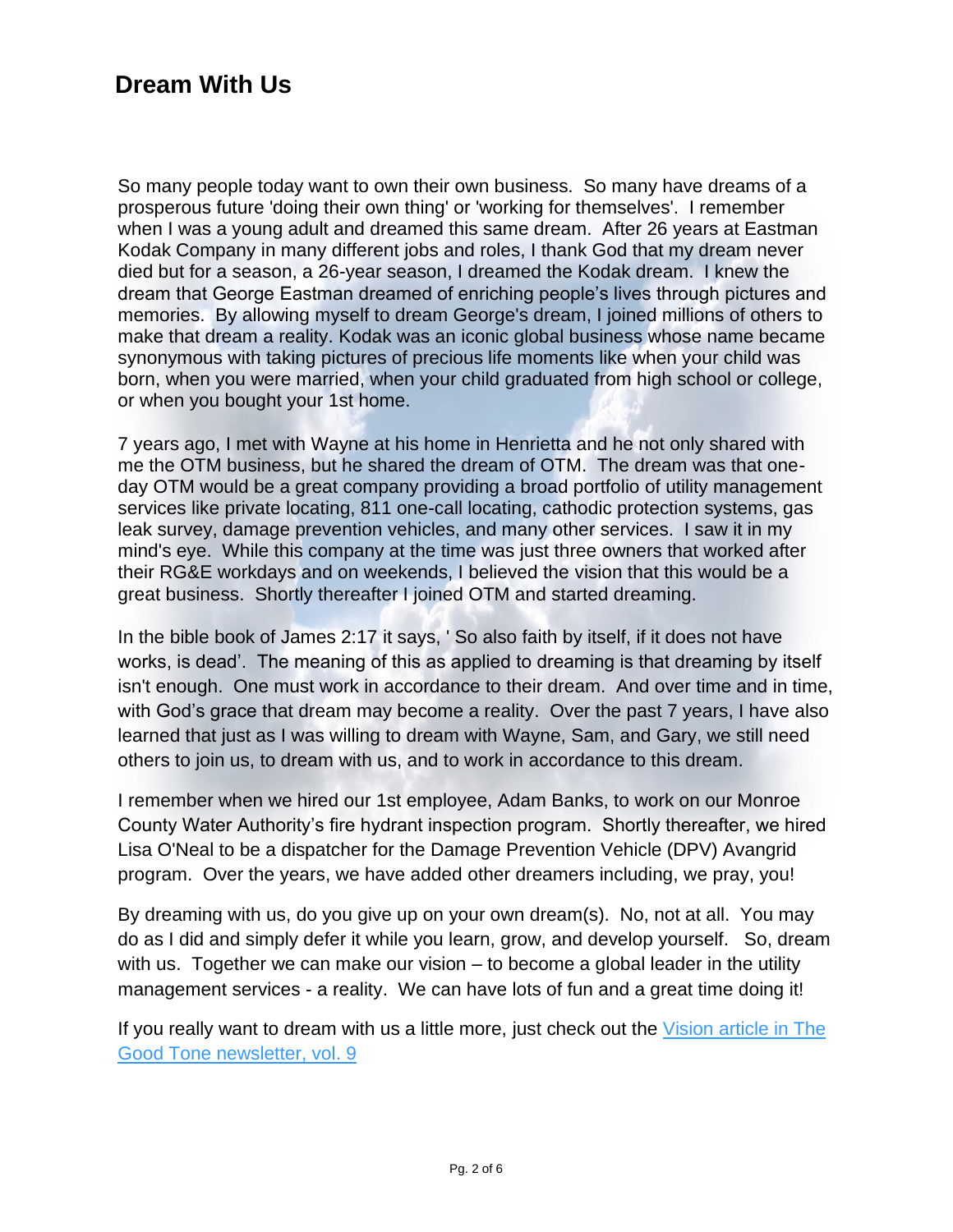**Congratulations** to the following OTM employees who have achieved Northeast Gas Association (NGA) certifications in various task (noted below their names) this past quarter!!!

# **Northeast**



 **Miguel Martinez** CT21 (NJ), CT21 (NY), CT22A, CT22B, CT23 & 24, CT70, CT71, CT85



**Lorenzo Davis** CT06A, CT06B, CT21, CT22B, CT23 & 24, CT40, CT70, CT85



**Chris Lofton** CT06A, CT06B, CT70, CT85



**Keith Allen** CT06A, CT06B, CT70, CT85



**Jon Oswald** CT06A, CT06B, CT70, CT85



**Leo Rhodes** CT06A, CT06B, CT70, CT85



**Andrew Speca** CT06A, CT06B, CT70, CT85



**Elias Maldonado** CT06B, CT70, CT85



**Lorenzo (Rick) Rambo** CT06B, CT70, CT85



**David Whitaker** CT70, CT85



**Chase Cone** CT06B



**Thomas Farrell** CT06B

 **NGA Tasks:**

CT06A-Inspecting for Atmospheric Corrosion, Including Evaluation and Remediation

CT06B-Inspecting for Atmospheric Corrosion

- CT21-Line Locating and Mark Out
- CT22A-Inspecting of 3rd Party Excavations for Damage Prevention, Including Root Cause Analysis
- CT22B-Inspecting of 3rd Party Excavations for Damage Prevention
- CT23 & 24 Inspecting the Condition of Exposed Pipe
- CT70-Properties of Natural Gas and Abnormal Operating Conditions
- CT71-Excavation & Backfill
- CT85-Meter Assembly Abnormal Operating Conditions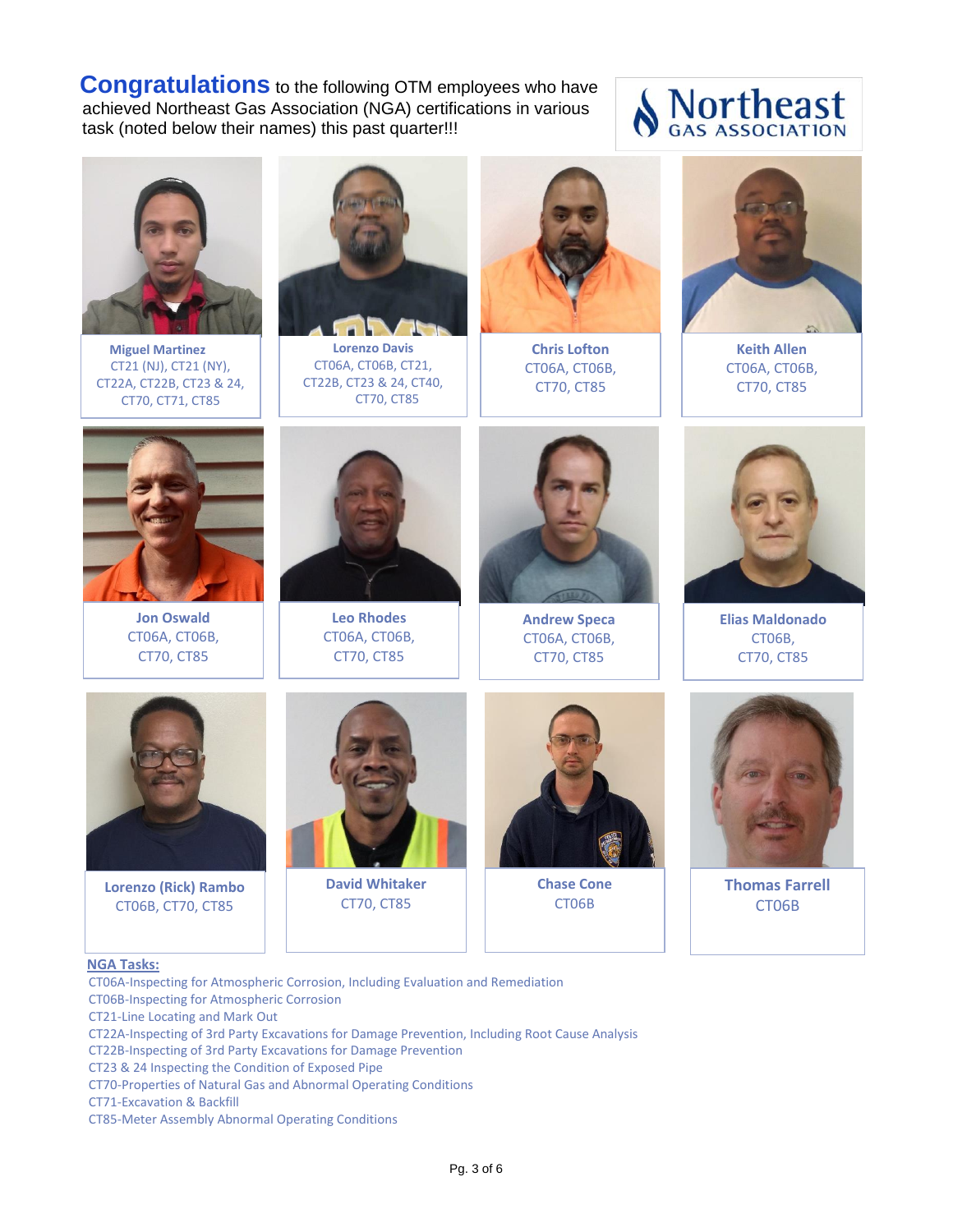## **HR Updates** by Julie Varela, HR Manager

#### **Employee Referral Process/Bonus!**



OTM is always looking for great people, and you can help. Research has shown that hires who come into organizations through employee referrals are excellent contributors, stay longer and are more cost effective to recruit. If you know someone who you think would be a great addition to our organization and they meet the qualifications for an existing job opening, it will be worth **\$500.00** if you refer them for employment, they are hired and successfully complete their first 90 days.

#### **The process is quite simple:**

- 1. Register in the employee referral portal using the URL link and passphrase provided below.
- 2. Once you have been registered it will give you a list of our open positions. Additionally, every week you will receive an email of our open positions.
- 3. Share the job posting There are 5 ways you can share the job posting (1. Direct link, 2. E-Mail, 3. Facebook, 4. Twitter, 5, LinkedIn). You simply click on the icon in which manner you would like to share the job posting.

**Note:** When you share the job posting, it is directly connected to you. If you share by any other means, there will be no way for OTM to know that you referred a specific candidate and therefore you will forfeit the Employee Referral Bonus.

#### **The passphrase is**: otmhire

**The URL is**: <https://otmlocating.isolvedhire.com/employees/>

#### **REFER! REFER! REFER!**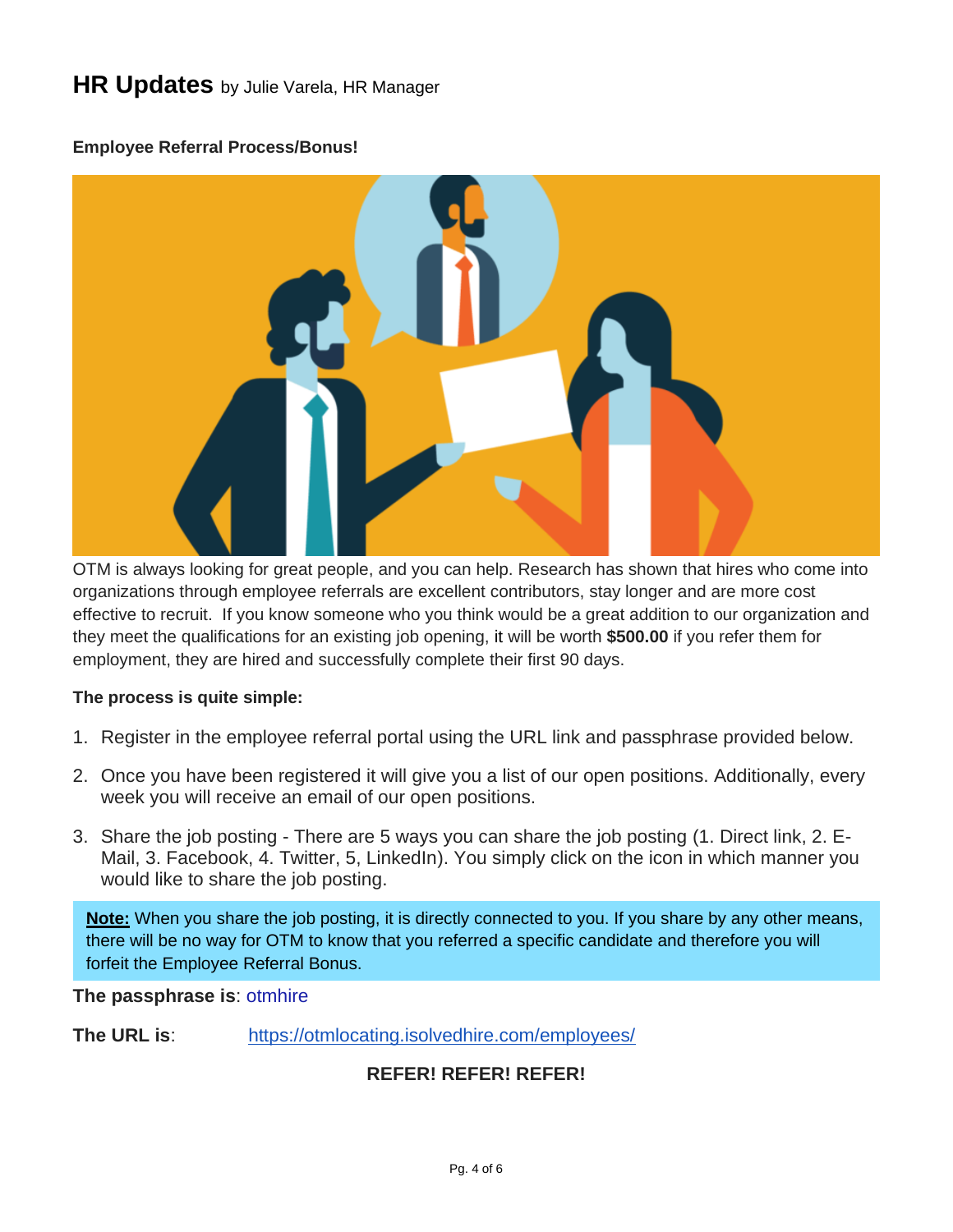#### **Some Simple Rules:**

- 1. The hiring of a referred employee must occur within six months of the initial referral date.
- 2. Management directly involved in interviewing/hiring is excluded from receiving referral bonuses.
- 3. The referral must represent the candidate's first contact with our organization. Temporary contract and former employees are not eligible candidates for referral.
- 4. To be eligible for an award, the referrals must first be submitted through iHire. Therefore,



you must register with the above instructions to be eligible.

- 5. As an employee can only make as many referrals as you like, however you are only able to receive a referral bonus for two (2) referrals for any given job opening within the same year.
- 6. Once a referral is hired and completes 90 calendar days of service, the employee responsible for the referral will receive the referral bonus.
- 7. The first employee to refer a candidate will be the only referring employee eligible for payment.
- 8. All candidates will be evaluated for employment consistent with our organization's policies and procedures, and all information regarding the hiring decision will remain strictly confidential.

#### **Learning Modules**



As you have seen we are now moving into conducting annual training within iSolved (i.e. Sexual Harassment Training). As the year progresses, we will be implementing a Learning Module where we will set up a learning track individualized per employee where you can receive annual trainings or additional information by simply logging into iSolved. We believe in helping our employees grow and progress. This is another area of learning we are implementing with you as our employee in mind. We believe in investing in our employees. More information on this coming soon! Please be on the lookout.

### **Total Compensation**

What is total compensation? Compensation is the total cash and non-cash payments that is given to you as an employee in exchange for the work you do for our business. Compensation is more than an employee's regular paid wages. It also includes many other types of wages and benefits. Types of compensation include: Base pay (hourly or salary wages), benefits (health, dental, vision), 401(k) match, employer paid taxes, vacation pay, holiday pay, etc.



This year you will be receiving a Total Compensation breakdown. We value you as an employee, and as such we invest in you more than just an hourly wage.